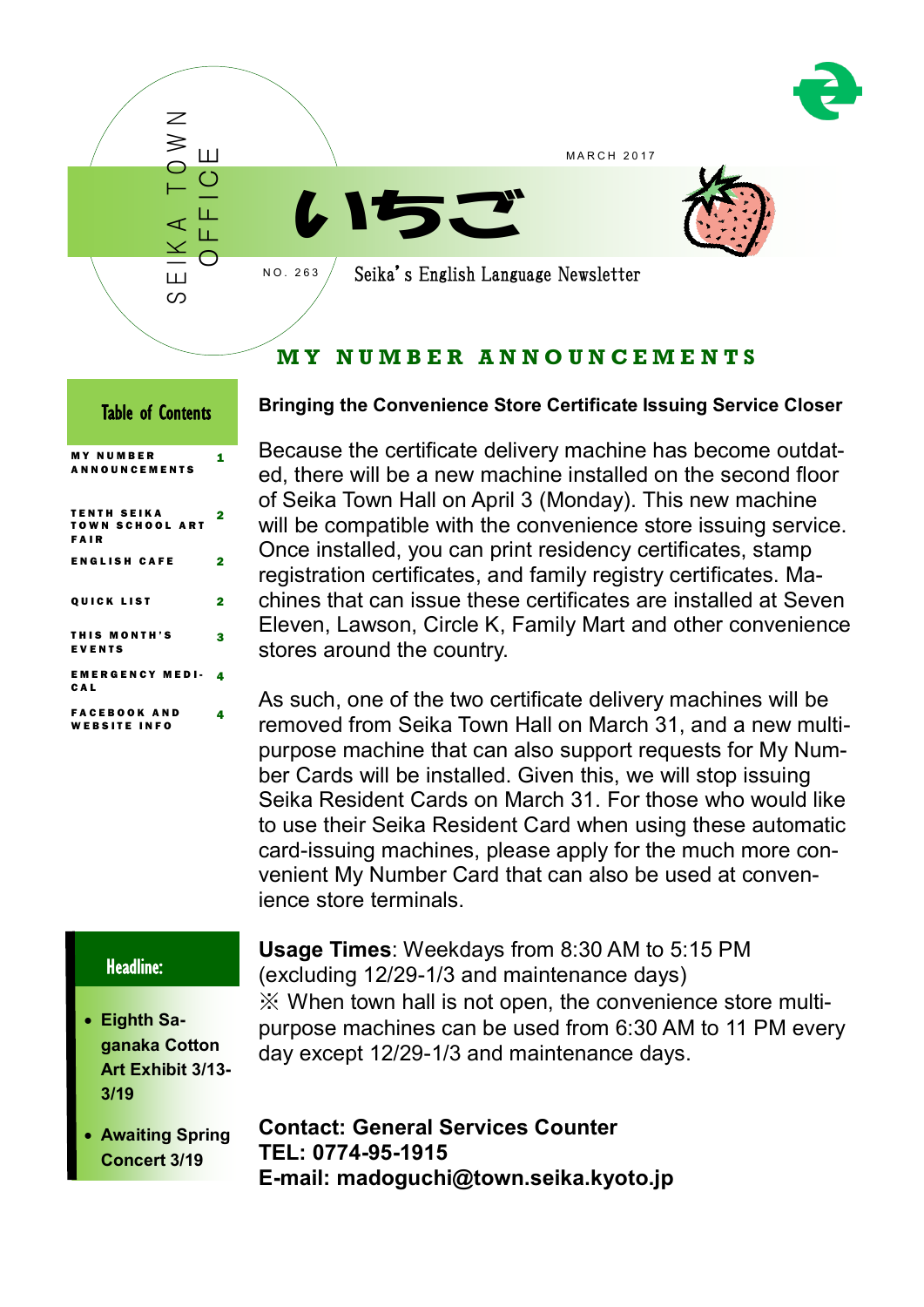

# **My Number Holiday Reception Window**

On March 12 (Sunday) from 9AM-12PM and 1PM-4:30PM, there will be a holiday reception counter for My Number Card applications at the My Number Card special reception counter on the second floor of Seika Town Hall. This is only for those who have received the My Number notification card. A reservation is required.

**Contact: General Services Counter TEL: 0774-95-1915 E-mail: madoguchi@town.seika.kyoto.jp**

# **T E N T H S E I K A T O W N S C H O O L A R T F A I R**

Students from Seika Town's nursery schools, kindergartens, elementary schools and middle schools will have their art put on display in Seika Town Hall.  $\mathbb X$  The art on display from the nursery schools will change daily (3/17 will be Iketani Nursery School, 3/18 will be Komada Nursery School, 3/19 will be Hosono Nursery School, 3/20 will be Seikadai Nursery School, and 3/21 will be Hikaridai Nursery School).

**When**: March 17 (Friday) — March 21 (Tuesday) from 9 AM to 5 PM **Where**: Seika Town Hall, Exchange Hall, 2F

**Contact: School Education Division TEL: 0774-95-1906**

# **E N G L I S H C A F E**

When: March 12 (Sun), 10:00 AM to 12:00 PM Where: Mukunoki Center Classroom, 3rd Floor Details: Watch an English presentation, freely speak in English, listen to music, sing songs and enjoy meeting other people. Foreign participants are welcome! Cost: 500 Yen (Bring your own drink and snacks) ※No reservation required, just show up Contact Info: Seika Global Network Representative Wakita TEL: 090-2191-9864

# **Q U I C K L I S T**

Hello and welcome to the Quick List! Each week we will present a short list of vocabulary that you can quickly put to use in daily life.

This Week's Theme: Spring

Please send me feedback! Is this list at a good level? Too hard? Too easy? Also, if you have topic suggestions please tell me what you want to learn!

| 1.春分の日 一 しゅんぶんのひ 一 vernal equinox          |  |
|--------------------------------------------|--|
| 2.植物 ー しょくぶつ ー plant                       |  |
| 3. 花束 一はなたば 一 bouquet                      |  |
| 4. 収穫 一 しゅうかく 一 harvest                    |  |
| 5. 植える ー うえる ー to plant, to raise          |  |
| 6. 芽吹く ー めぶく ー to bud, to sprout           |  |
| 7. 咲く ー さく ー to bloom                      |  |
| 8. 摘む ー つむ ー to pick                       |  |
| 9. 萎む ー しぼむ ー to wilt, to wither           |  |
| 10. (花が) 散る ー (はなが) ちる ー to fall (flowers) |  |
|                                            |  |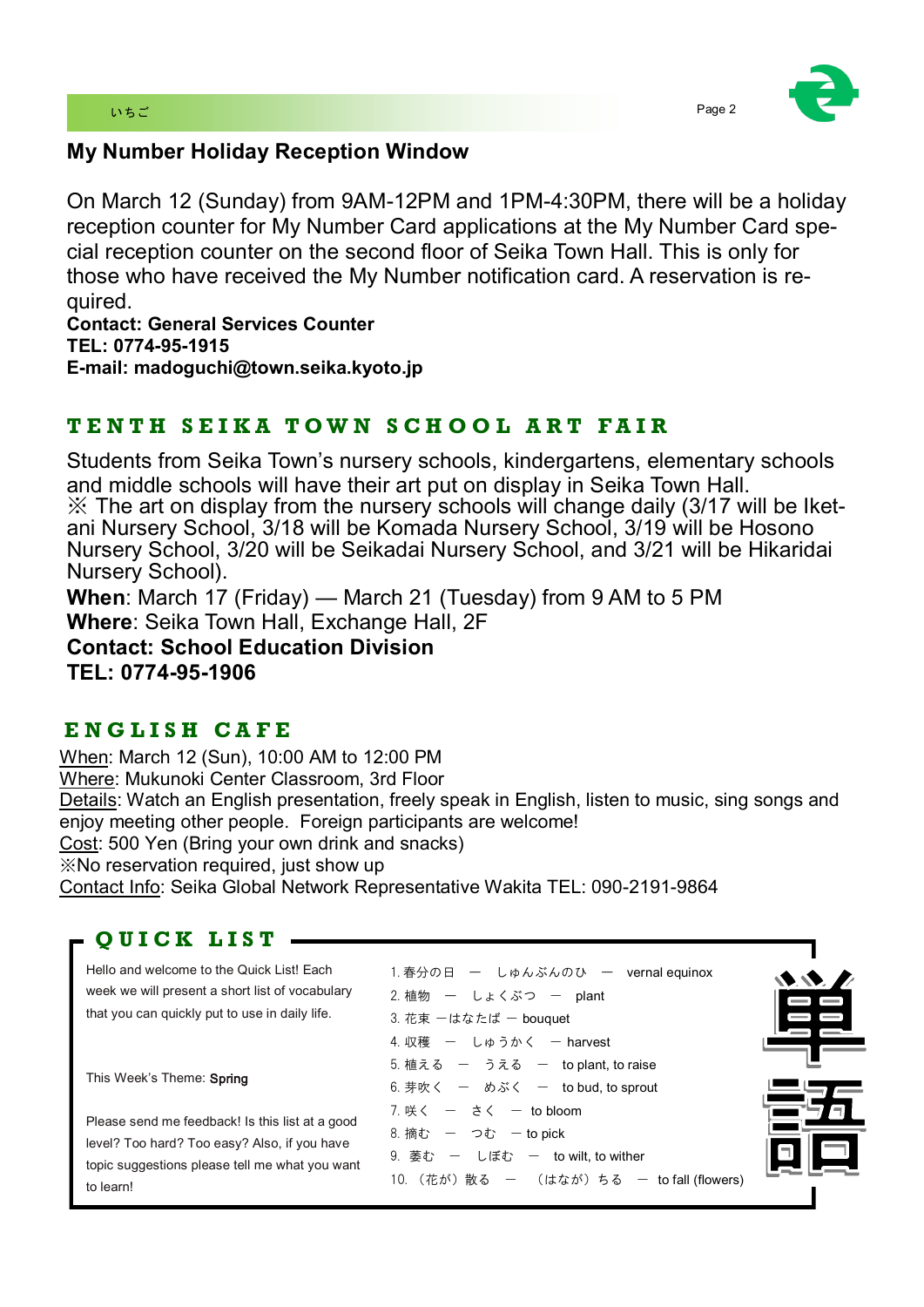# THIS MONTH'S EVENTS

| Day               | Time            | <b>Details</b>                     | Place                                                 |
|-------------------|-----------------|------------------------------------|-------------------------------------------------------|
| Mar. 13 - Mar. 19 | $10:00 - 17:00$ | Eighth Saganaka Cotton Art Exhibit | Suikeien, Kangetsuro Bridge,<br>Tsuki-no-Niwa Gallery |
| Mar. 19 (Sun)     | $14:00 - 15:00$ | <b>Awaiting Spring Concert</b>     | Suikeien, Kangetsuro Bridge, BF                       |

| Mukunoki Center |                 |                         |  |
|-----------------|-----------------|-------------------------|--|
| Day             | Time            | Details                 |  |
| 3/8 (Wed)       | 15:00 - 17:00   | Table Tennis Day        |  |
| 3/15 (Wed)      | $15:00 - 17:00$ | <b>Table Tennis Day</b> |  |
| 3/22 (Wed)      |                 | Closed                  |  |
| $3/26$ (Sun)    | $9:00 - 12:00$  | Smile Sports Arena      |  |
| 3/29 (Wed)      | $15:00 - 17:00$ | Table Tennis Day        |  |
| $4/3$ (Mon)     |                 | Closed                  |  |

| <b>Health Center</b> |           |                                |  |
|----------------------|-----------|--------------------------------|--|
| Day                  | Time      | Details                        |  |
| 3/7 (Tues)           | $13:00 -$ | 2 Yr-Old Dental Health Checkup |  |
| 3/10 (Fri)           | $13:00 -$ | 1.5 Yr-Old Checkup             |  |
| 3/14 (Tues)          | $13:00 -$ | 3.5 Yr-Old Health Checkup      |  |
| 3/24 (Fri)           | $13:00 -$ | $9 \sim 10$ Month-Old Checkup  |  |
| 3/28 (Tues)          | $13:00 -$ | $3 \sim 4$ Month-Old Checkup   |  |

## **E V E N T S**

## **Eighth Saganaka Cotton Art Exhibit**

When: March 13 (Mon) — March 19 (Sun), 10:00 AM to 5:00 PM

Where: Suikeien, Kangetsurobashi Bridge, Tuski-no-Niwa **Gallerv** 

Admission: Admission fee to Suikeien

Details: This is an art exhibit put on by the Saganaka Cotton Club, which is a group that aims to restore and pass down cotton-raising traditions in the Soraku area from the beginning of the Meiji Era (1868-1912) to the second decade of the Showa Era (1930s). Artwork by students of the Saganaka Cotton Weaving Class will also be on display.

## **Awaiting Spring Concert**

When: March 19th (Sun), 2 PM to 3 PM

Where: Suikeien, Kangetsurobashi Bridge, Basement Floor Admission: Admission fee to Suikeien

Details: Welcoming Mr. Kenichiro Urata, we will be holding our Awaiting Spring Concert. We hope you enjoy his countertenor voice in this hour-long concert.

#### **K E I H A N N A S M A L L C O N C E R T**

# In The Atrium Lobby

Date: March 15th (Wed) Time: 12:15 PM - 12:45 PM

Songs: Chopin, "Piano So-

nata No. 2, Mvmt. 3—

Marche funebre" (Piano)

Contact: Keihanna Plaza

Puchi Concert Committee

TEL: 0774-95-6128

WEBSITE: https://

www.keihanna-plaza.co.jp/

event/concert/